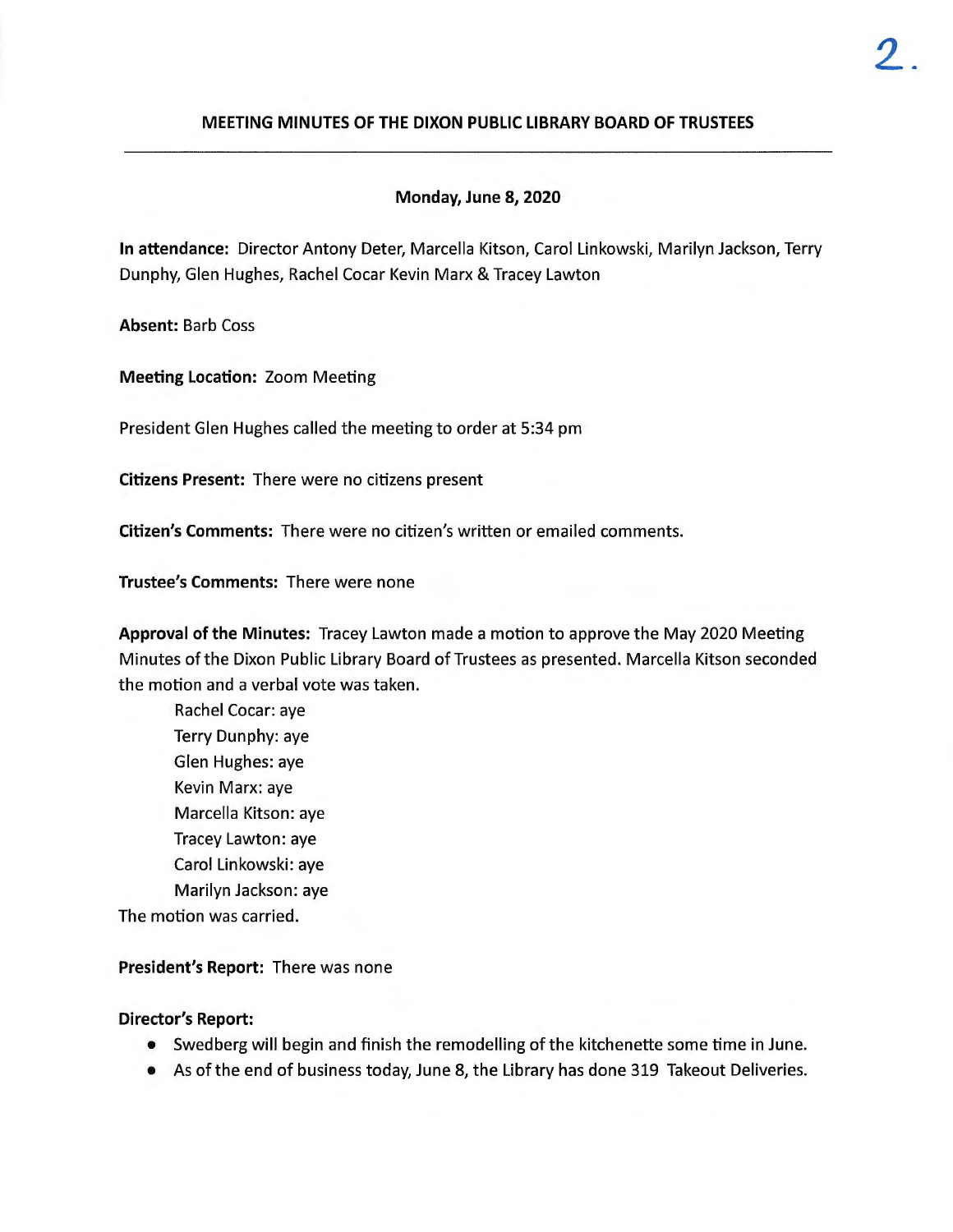• There is an estimate of \$6400 from Swedberg for handrails to make the stairs from the back staircase to the office ADA compliant. This also includes adding handrails on the stairs going up to the attic to make them ADA compliant as well. This should have been on the agenda; however, it was too late to add. This item will be moved to the July Meeting Agenda so it can be voted on as an action item.

### **Treasurer's Report:**

Marcella Kitson made a motion to ratify the Treasurer's Report for May 2020. Marilyn Jackson seconded the motion and a verbal vote was taken:

Rachel Cocar: aye Terry Dunphy: aye Glen Hughes: aye Kevin Marx: aye Marcella Kitson: aye Tracey Lawton: aye Carol Linkowski: aye Marilyn Jackson: aye

The motion was carried.

**Invoices and Expenditures:** Tracey Lawton made a motion to ratify the Library Invoices and Expenditures for May 2020. Rachel Cocar seconded the motion and a verbal vote was taken:

Rachel Cocar: aye Terry Dunphy: aye Glen Hughes: aye Kevin Marx: aye Marcella Kitson: aye Tracey Lawton: aye Carol Linkowski: aye Marilyn Jackson: aye

The motion was carried.

## **Committee Reports:**

- + **Finance and Budget:** none
- + **Building and Grounds:** none
- + **Personnel and Salary:** none
- + **By-Laws, Policies, and Procedures:** none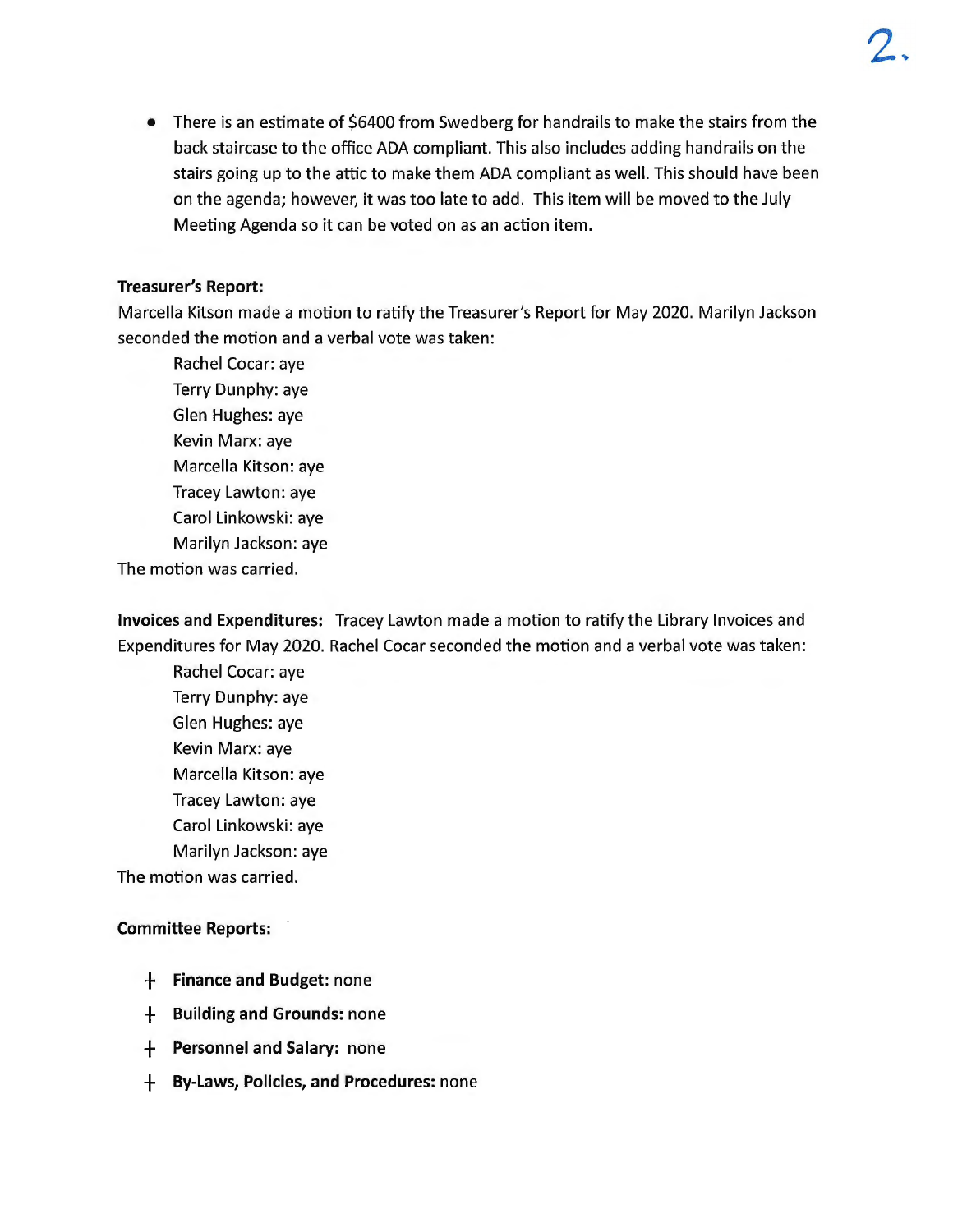+ **Technology and Technology Resources:** none

#### **Regular Calendar Business:**

 $\Box$  Election of officers for terms starting July 1, 2020 and ending June 30, 2021. Trustees have been nominated to fulfil the the positions of officers:

> Carol Linkowski - president Glen Hughes - vice-president Terry Dunphy - treasurer Tracey Lawton - secretary

A motion to accept the Nominating Committees nominations for officers from July 1, 2020 through June 30, 2021 was made and a verbal vote was taken:

Rachel Cocar: aye Terry Dunphy: aye Glen Hughes: aye Kevin Marx: aye Marcella Kitson: aye Tracey Lawton: aye Carol Linkowski: aye Marilyn Jackson: aye The motion was carried.

D The Non-resident fee was figured out by the Director based on the General Mathematical Formula including property taxes, which would be \$78.12 for this coming fiscal year. The director suggested leaving the cost of the card at \$75 dollars; however, there was concern if the cost goes up again next fiscal year, it will cause too large of a jump in price. The new State legislation will prevent any Illinois library from charging any family with children below a certain level of income for a non-resident library card. If the Board approves the amount for the non-resident card, Director Deter will have to find out which families meet the criteria for a free card. While the legislation is effective immediately, there are no grounds or rules that have been given to determine who would qualify. A motion was made by Marcella Kiston to keep the Non-Resident Libarary Card Fee at \$75. Terry Dunphy seconded the motion and a verbal vote was taken:

> Rachel Cocar: aye Terry Dunphy: aye Glen Hughes: aye Kevin Marx: aye Marcella Kitson: aye Tracey Lawton: aye